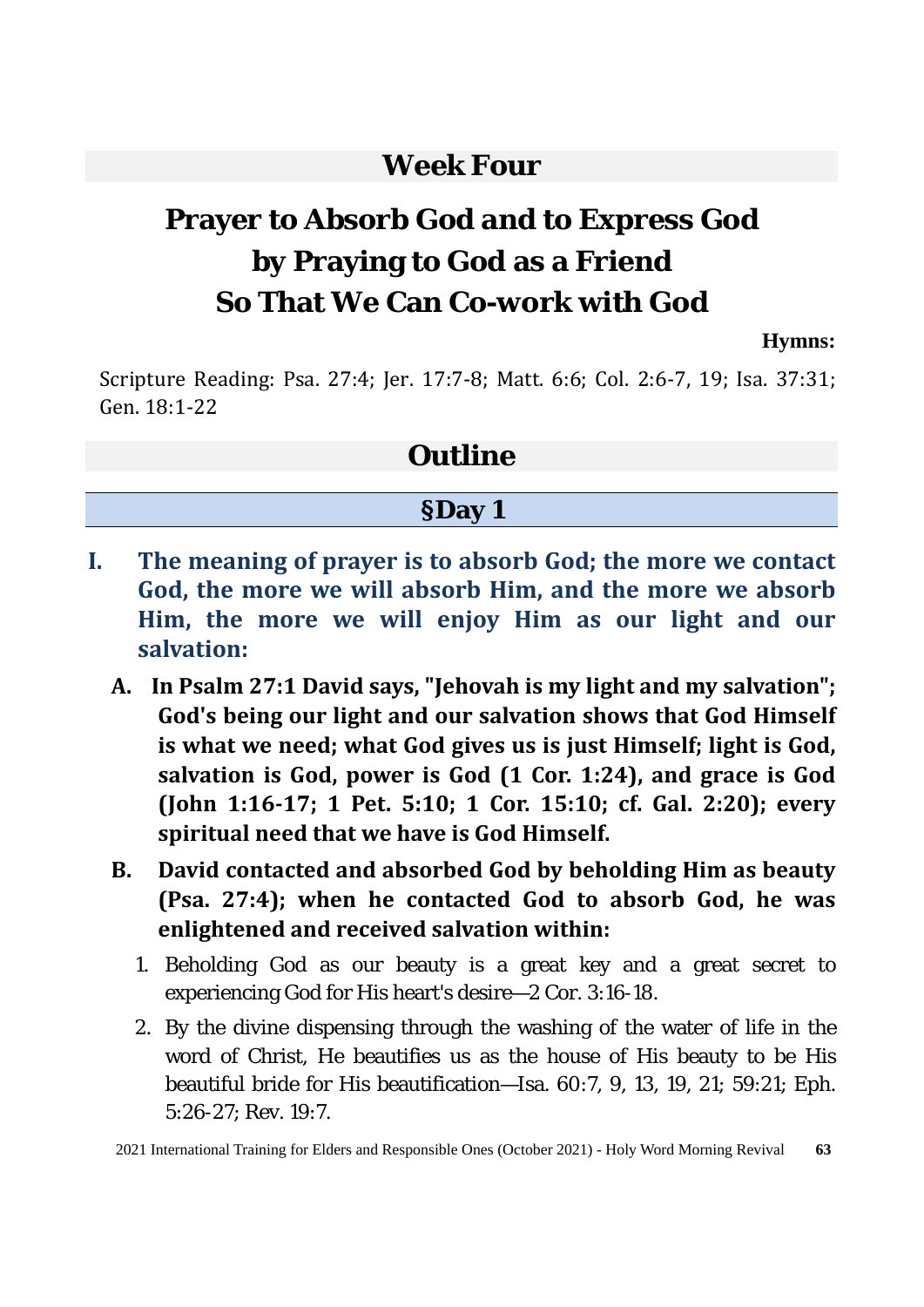- **C. There is a hymn that says, "Just as I am" (Hymns, #1048); this means that we should come to God just as we are without trying to improve or change our condition; we received Christ in this way, and we should walk in Christ in this way—Col. 2:6-7a.**
- **D. To pray is to come to the Lord just as we are; when we come to the Lord, we should lay our inner condition before Him and tell Him that we are short in every matter; even if we are weak, confused, sad, and speechless, we can still come to God; no matter what our inner condition is, we should bring it to God.**
- **E. Instead of caring about our condition, we need to enter into God's presence to contact Him by looking to Him, beholding Him, praising Him, giving thanks to Him, worshipping Him, and absorbing Him; then we will enjoy God's riches, taste His sweetness, receive Him as light and power, and be inwardly peaceful, bright, strong, and empowered; we will then learn the lesson of staying connected to Him when we are ministering the word to the saints—1 Pet. 4:10-11; 2 Cor. 2:17; 13:3.**

#### **§Day 2**

- **II. Colossians 2:6-7 reveals that Christ as the good land is the rich soil in which we have been rooted so that we may grow with the elements that we absorb from the soil—cf. 1 Cor. 3:6, 9; Col. 2:19:**
	- **A. By working together with God, Paul planted the believers as the living plants into Christ as the soil; God put us, the living plants, into Christ as the soil (1 Cor. 1:30; Rom. 6:4-5) so that we may grow in Christ as life (Eph. 4:15-16) and be transformed in life to become precious materials for God's building (1 Cor. 3:12).**
	- **B. According to God's economy, the one who trusts in the Lord is like a tree planted by water, signifying God as the fountain of living waters (Jer. 2:13; 17:7-8); a tree grows beside a river by absorbing all the riches of the water; this is a picture of God's economy, which is carried out by His divine dispensing (cf. Isa.**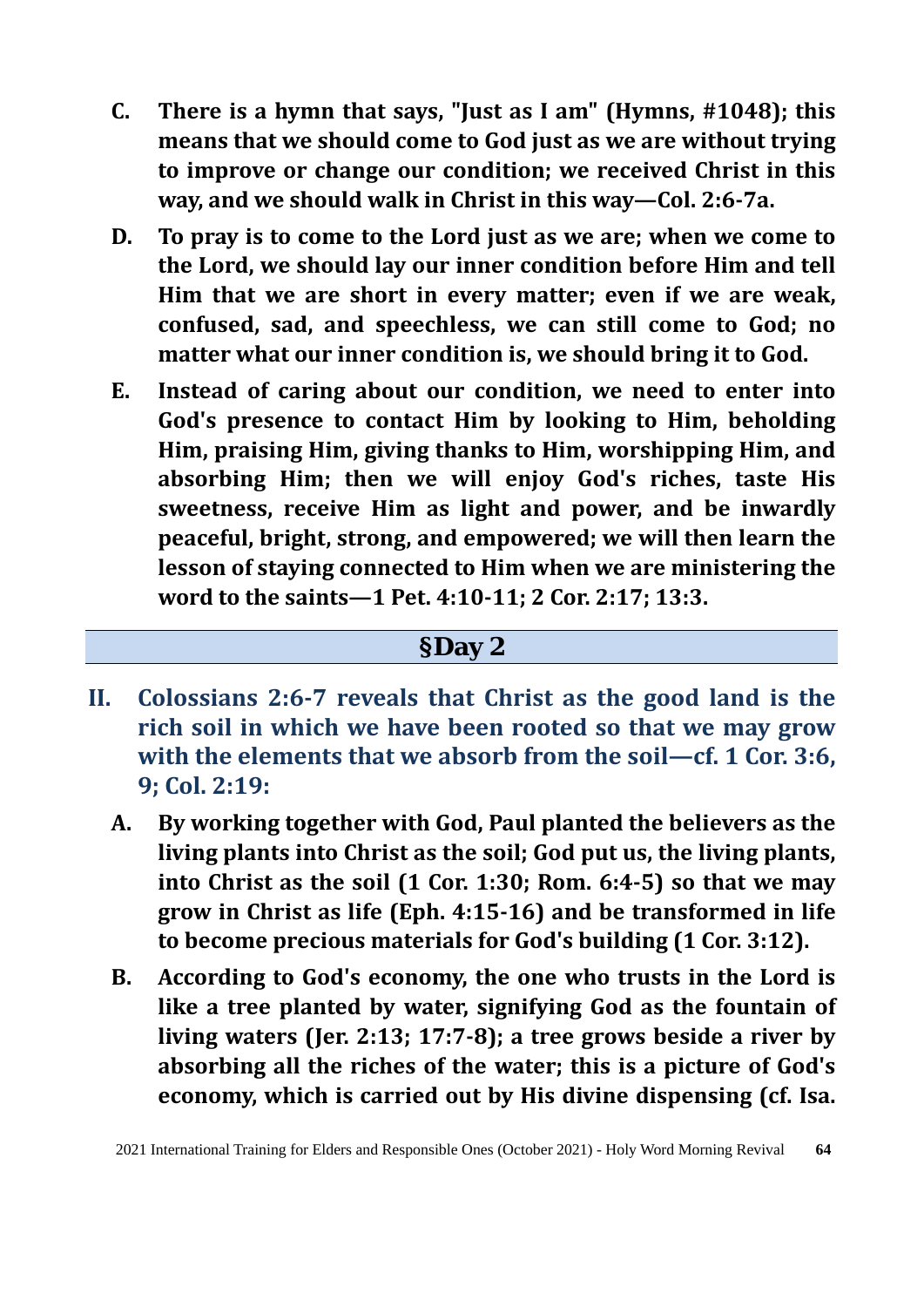**57:20-21 with footnote 1 on v. 20; 55:7; 12:1-6; John 4:10, 14; 7:37-38; 1 Cor. 12:13).** 

- **C. In order to receive the divine dispensing, we as the trees must absorb God as the water (cf. 3:6); the riches of the supplying God dispensed into us as the trees constitute us with God's divinity and cause us to grow with the growth of God (Col. 2:19); in this way we and God become one, having the same element, essence, constitution, and appearance (Rev. 4:3; 21:11).**
- **D. If a plant does not absorb nutrients from the soil, the plant cannot grow; likewise, if we do not receive what comes out of Christ as the Head, the Body cannot grow; holding the Head is, therefore, equal to being rooted in Christ as the soil; to hold the Head is to remain in Christ, staying intimately connected to Him without any insulation between us and Him—Col. 2:19.**
- **E. The growth of the Body depends on the growth of God, the addition of God, the increase of God, within us; God's building is "growing into a holy temple in the Lord" in whom we also "are being built together into a dwelling place of God in spirit" by our absorbing the riches of Christ; the actual building of the house of God is by the believers' growth in life—Eph. 2:21-22.**
- **F. Individual growth becomes corporate growth; if all the members grow individually, the Body will be built up corporately—Hymns, #395 and #840.**
- **G. Colossians 2:7 puts being rooted and being built up together; this is because being rooted is for growing, and growing is genuine building (Eph. 4:15-16; 1 Cor. 3:6, 9); the only way to become deeply rooted in Christ is to contact Him as the soil in order to daily absorb the water in the word (Eph. 5:26); in this way we "take root downward and bear fruit upward" (Isa. 37:31).**
- **H. We need to take time to absorb Christ day by day by having a personal and private time with Him (Matt. 6:6; 14:22-23; Mark 1:35) so that spontaneously we will walk in Christ and live out**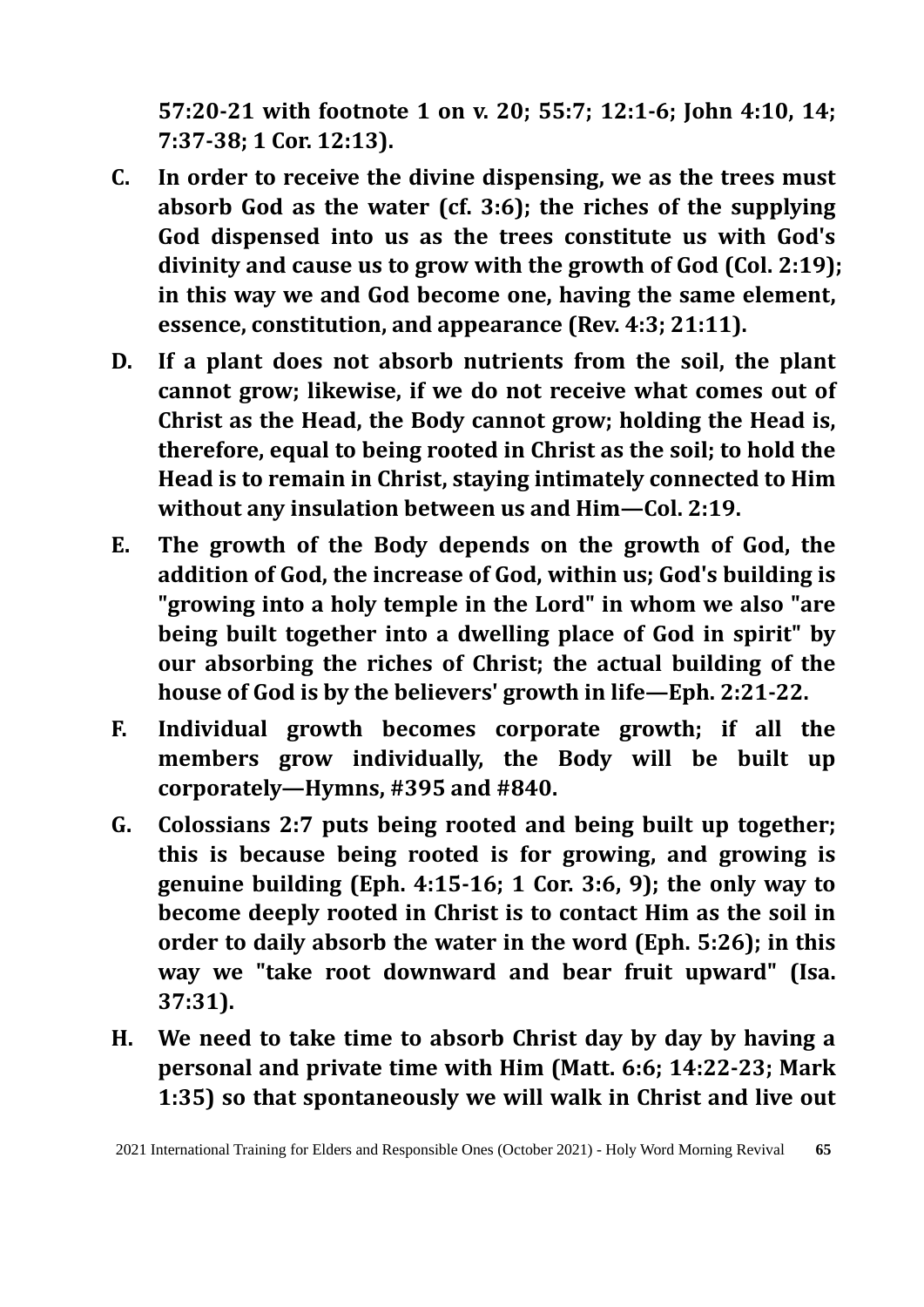**Christ for the corporate expression of Christ (Col. 2:6-7):** 

- 1. Our daily need is to allow adequate time for prayer, which will enable us to absorb more of the riches of our God; in the morning many saints may spend time with the Lord, but they may not absorb much of His riches because they are in too much of a hurry; we cannot absorb the riches of Christ into us as our nourishment if we are in a hurry—cf. Psa. 119:48, 97.
- 2. We must spend more personal and private time with the Lord in order to absorb Him; we must exercise our spirit to spend more time in our spirit to adore the Lord, to praise Him, to offer thanks to Him, and to speak to Him freely; then God will give us the growth as we enjoy Him as our banquet—Matt. 22:4; Rev. 3:20.
- 3. The addition of God into us by receiving Him as our new nourishment and fresh enjoyment through His words of spirit, life, gladness, and joy (John 6:57, 63; Jer. 15:16) is the growth that He gives (Josh. 1:8-9; Psa. 119:15, 48).
- 4. If we spend a considerable amount of personal and private time with the Lord daily in order to absorb God, the salvation of His countenance will become the salvation of our countenance—42:5, 11.

### **§Day 3**

- **III. The meaning of prayer is also for us to express God; in Psalm 27:4 David says that he desired not only to behold the beauty of Jehovah but also "to inquire in His temple"; to inquire is to let God speak within us so that the words spoken to Him in prayer are actually God's speaking within us, God's expressions:**
	- **A. Real prayer is our coming to God, letting God speak within us, and expressing to God what He has spoken back to Him—"When You say, Seek My face, / To You my heart says,**  Your face, O Jehovah, will I seek" (v. 8).
	- **B. John 15:7 says, "If you abide in Me and My words abide in you, ask whatever you will, and it shall be done for you"; this verse presents three crucial points:**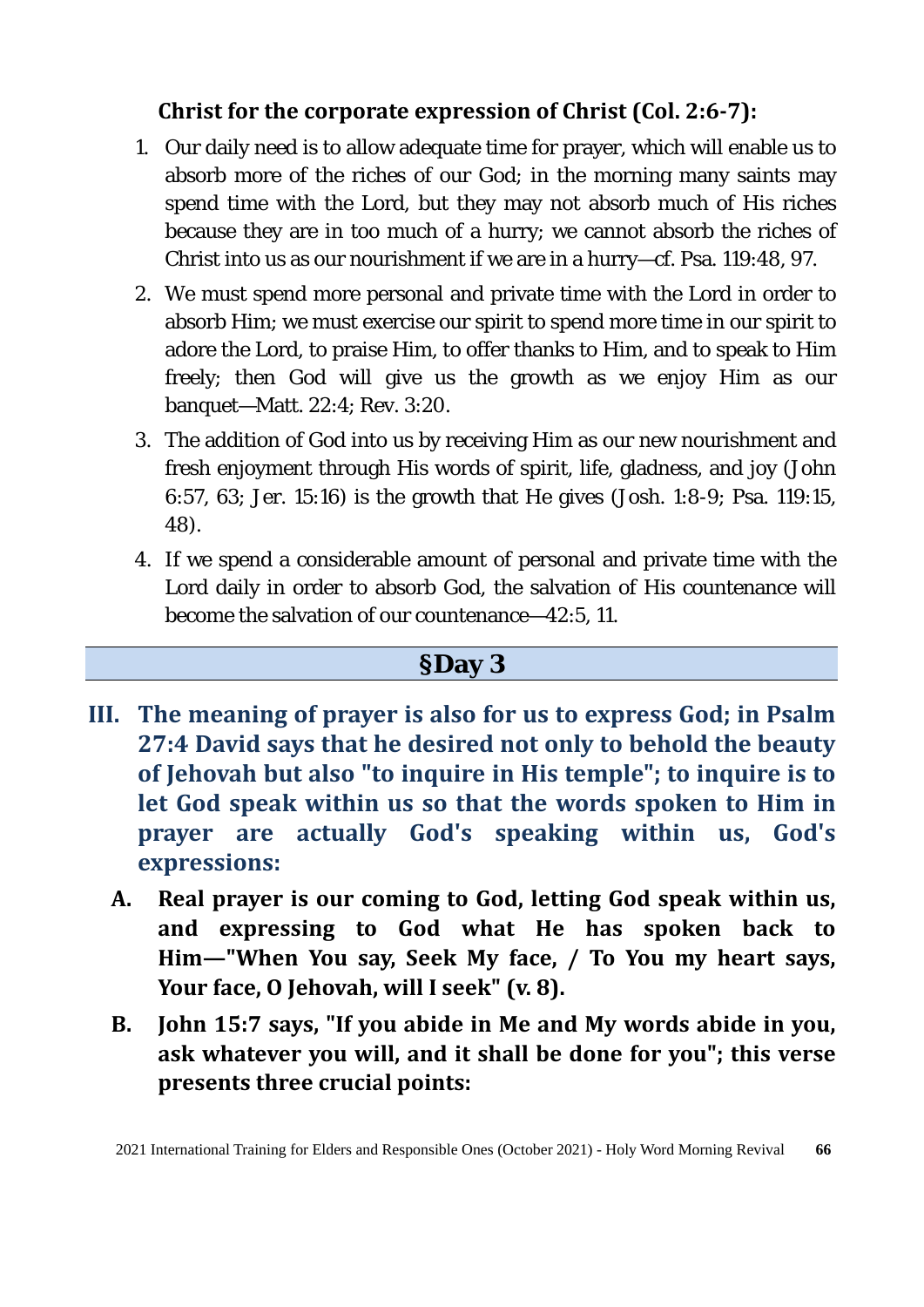- 1. First, we must abide in the Lord, which is to remain in fellowship with the Lord.
- 2. Second, the Lord's words must abide in us; when we abide in the Lord and are in constant fellowship with Him, He speaks within us.
- 3. Third, our asking the Lord comes from the Lord's speaking within us; if we are in fellowship with the Lord, He will speak within us, and then we will have the words with which to ask Him, that is, to pray to Him.
- **C. When we really touch, contact, and absorb God, He will speak within us; then we pray according to His inner speaking; to pray is to go to God, meet Him, draw near to Him, commune with Him, and absorb Him so that He can speak to us inwardly; when we pray to Him with His words to us, our prayer expresses God.**

#### **§Day 4**

- **D. In our contact with the Lord, we need to learn the following principles:**
	- 1. We should not direct the Lord in our prayer (cf. 2:4); instead, like Saul of Tarsus, we should ask, "What shall I do, Lord?" not "This is what I will do, Lord" (Acts 22:10).
	- 2. When we draw near to the Lord and contact Him, He causes us to see our needs and points out our problems, faults, stains, and sins; the way for us to take the living water is to confess these sins to the Lord—John 4:15-18.
	- 3. When we draw near to the Lord to contact Him, we should seek the Lord Himself as the unseen spiritual matters, not the seen physical matters—6:27, 31-33; 2 Cor. 4:18; Heb. 11:27.

#### **§Day 5**

- 4. Human opinions frustrate the Lord's power, so not until we are hopelessly weak, an utter failure, and completely dead, will the Lord manifest Himself in us and to us as resurrection power—John 11:3, 5-6, 17, 21, 25-26, 32-35, 38, 41-44; 2 Cor. 1:8-9.
- 5. When we draw near to the Lord, we need to let Him do what He wills in us—John 13:6-9; Luke 1:37-38.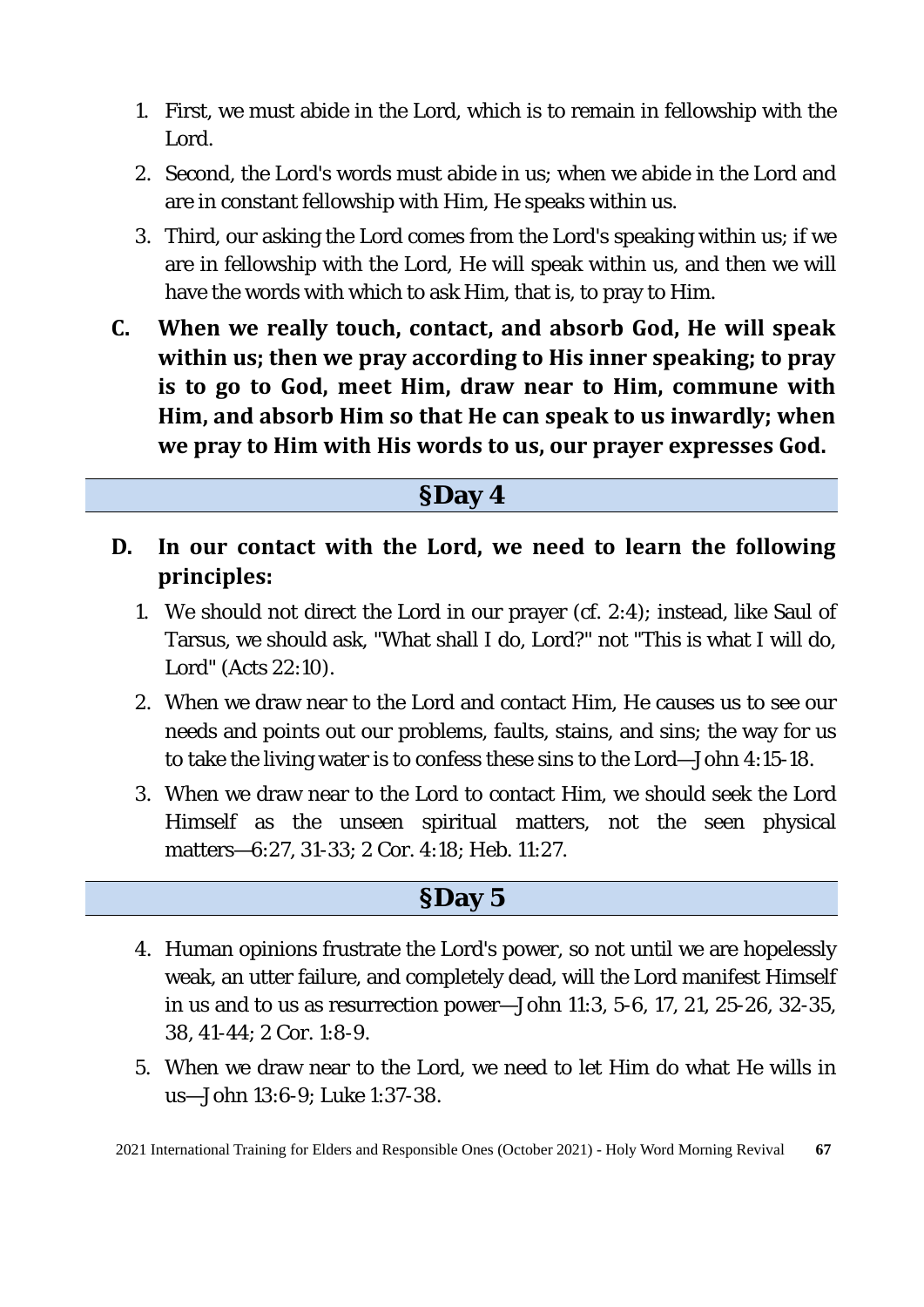6. Even when we are cold and indifferent toward the Lord or have fallen into the world, He will manifest Himself to us; we may fail and change, but the Lord never fails or changes—John 21:1-25; Isa. 49:15-16; Jer. 31:3.

#### **§Day 6**

- **E. Inquiring prayers honor God; David knew how to pray because he often inquired of Jehovah (1 Sam. 23:2, 4; 30:8; 2 Sam. 2:1; 5:19, 23); after God spoke to David through Nathan the prophet, David "sat before Jehovah" (7:18) and told the Lord, "Do as You have spoken" (v. 25b); he then told the Lord that because of His speaking, "Your servant has found it in his heart to pray this prayer to You" (v. 27).**
- **IV. The best prayer is to pray to God as a friend; Abraham was the friend of God; in Genesis 18 the God of heaven humbled Himself in order to befriend Abraham:**
	- **A. After he was circumcised and his natural strength was terminated, Abraham lived in intimate fellowship with God and became God's friend—13:3-4, 18; 17:1-16; 2 Chron. 20:7; Isa. 41:8; James 2:23.**
	- **B. The glorious intercession that Abraham made before God was a human, intimate conversation between two friends, an intimate talk according to the unveiling of God's heart's desire—Gen. 18:1-33.**
	- **C. Even before the incarnation (John 1:14) Jehovah as Christ appeared to Abraham in a human form, with a human body, and communed with him on a human level (Gen. 13:18; 18:1-22); as Abraham was enjoying sweet fellowship with God, he received a revelation from Him regarding the birth of Isaac and the destruction of Sodom.**
	- **D. The birth of Isaac is related to the coming of Christ as grace, and the destruction of Sodom is related to God's judgment upon sin; this means that Christ must come in and sin must go out.**
	- **E. God revealed to Abraham His intention to destroy Sodom,**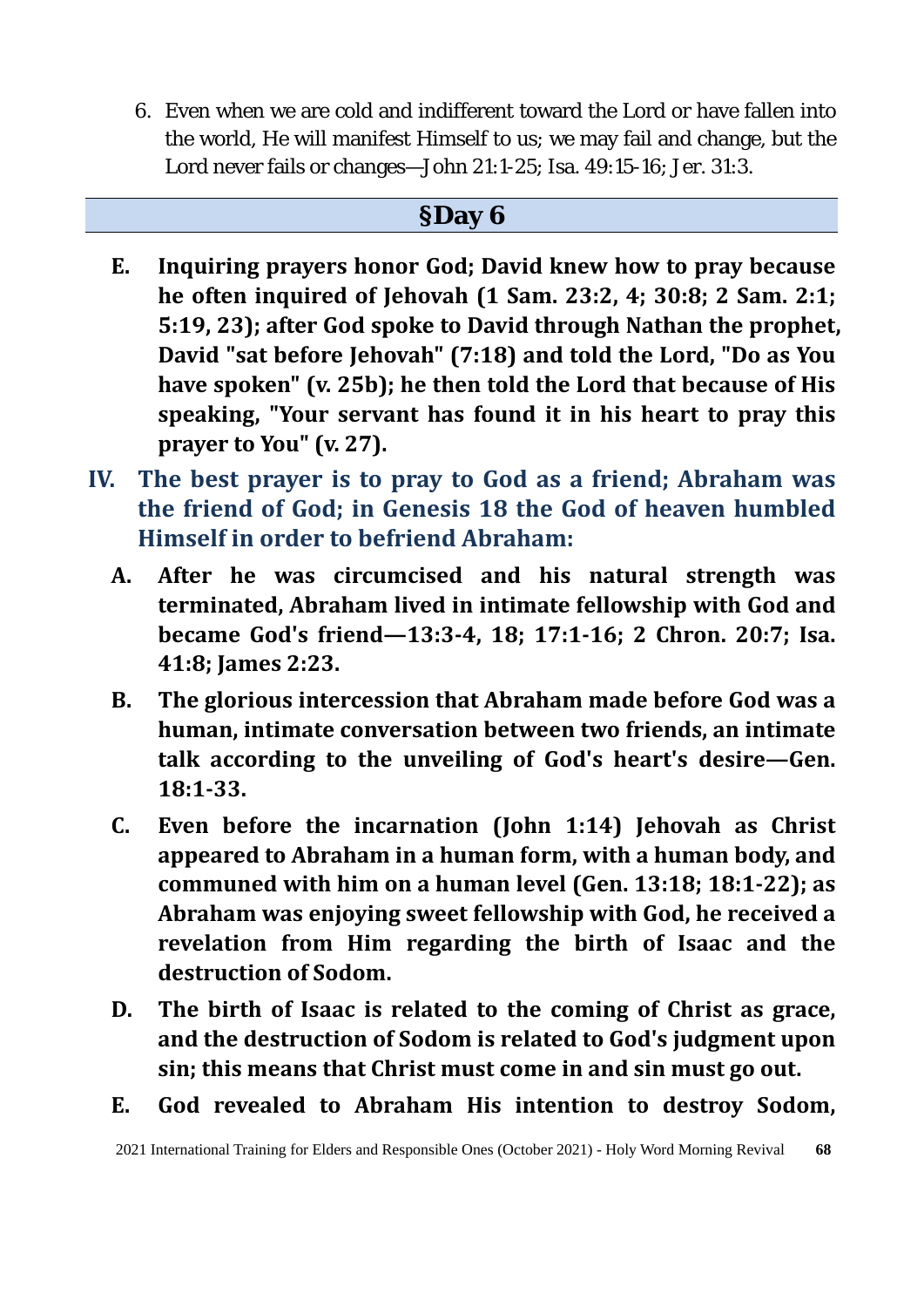**because He was seeking an intercessor to intercede for Lot (vv. 16-22; 19:1; cf. Heb. 7:25; Isa. 59:16; Ezek. 22:30); God wanted to save Lot in order to protect Christ's genealogy through Ruth, a Moabitess and a descendant of Lot (Gen. 19:37; Ruth 1:4; Matt. 1:5).** 

- **F. Thus, in God's intimate fellowship with Abraham, in a mysterious way, without mentioning Lot's name, God revealed His heart's desire; the proper intercession is not initiated by man but by God's revelation; thus, it expresses God's desire and carries out God's will—Gen. 18:17, 20-23; 19:27-29; Psa. 27:4-8; Heb. 4:16; 7:25; James 5:17.**
- **G. Apparently, Abraham was interceding for Sodom; actually, he was interceding for Lot by implication (Gen. 14:12; 18:23; 19:1, 27-29), showing that we should intercede for God's people who have drifted into the world.**
- **H. In Abraham's intercession for Lot, he did not beg God according to His love and grace; he challenged God according to His righteous way; God's righteousness binds Him much more than His love and grace do—18:23-25; Rom. 1:17.**
- **I. Intercession is an intimate conversation with God according to the inward intention of His heart; for this we must learn to linger in the presence of God—Gen. 18:25-32.**
- **J. Abraham's intercession did not terminate with Abraham's speaking but with God's, showing that genuine intercession is God's speaking in our speaking—v. 33; John 15:7; Rom. 8:26-27.**
- **K. In our intimate fellowship with God, we receive the revelation that all the impossibilities become possibilities with Christ—Gen. 18:10-15; 21:1-8; Luke 18:27.**
- **V. During the first aspect of our prayer, we enter into fellowship with God, who then anoints us with His burden for the work and reveals His intention to us; the second aspect of our prayer is then to inquire of the Lord by petitioning Him concerning His will and His burden for the work; then we**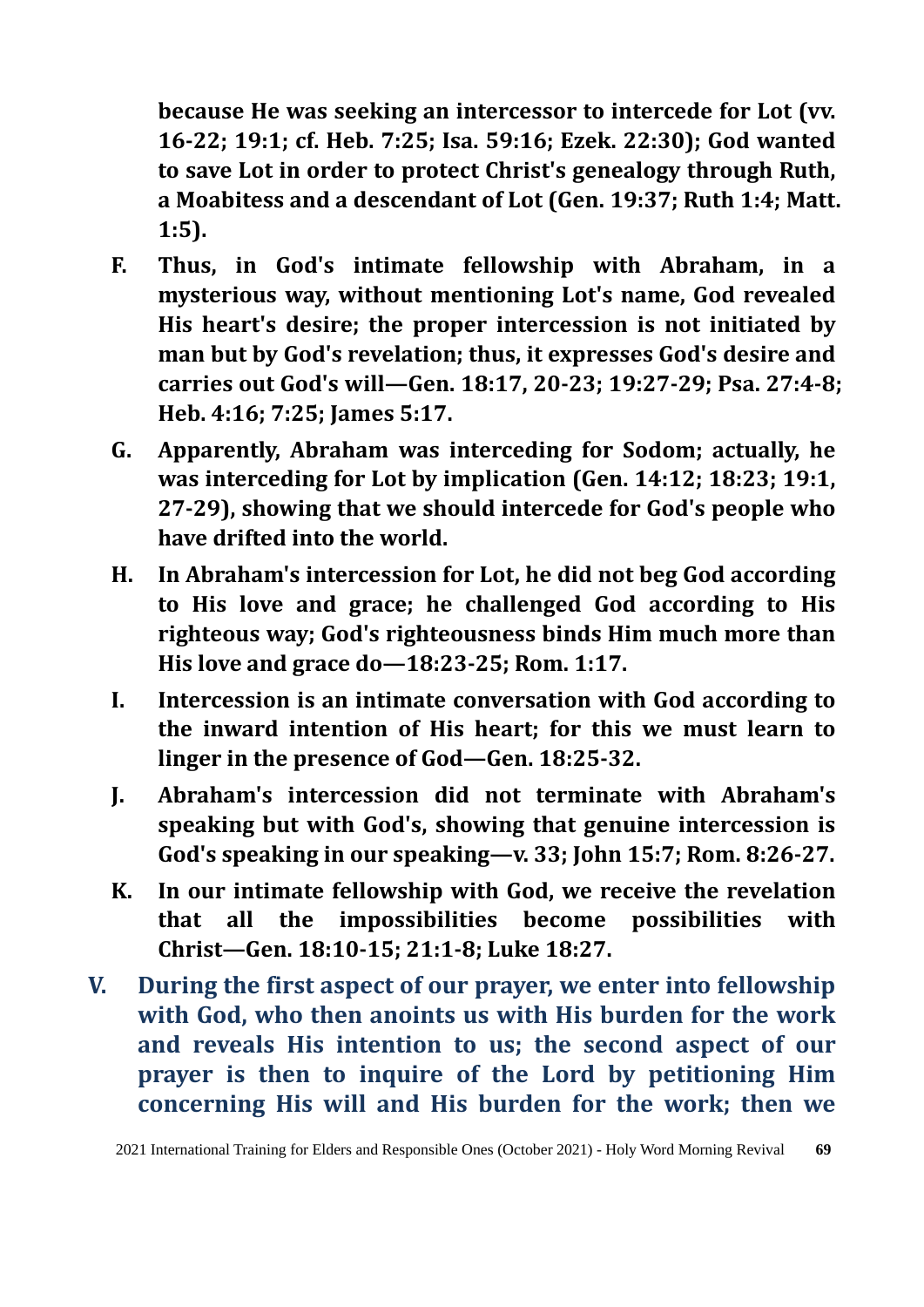**carry out the purpose of prayer by coordinating with God to co-work with God—Isa. 62:6-7; 45:11; Ezek. 22:30; Dan. 9:2-4; 1 Sam. 12:23; 1 Cor. 3:9; 2 Cor. 6:1a.**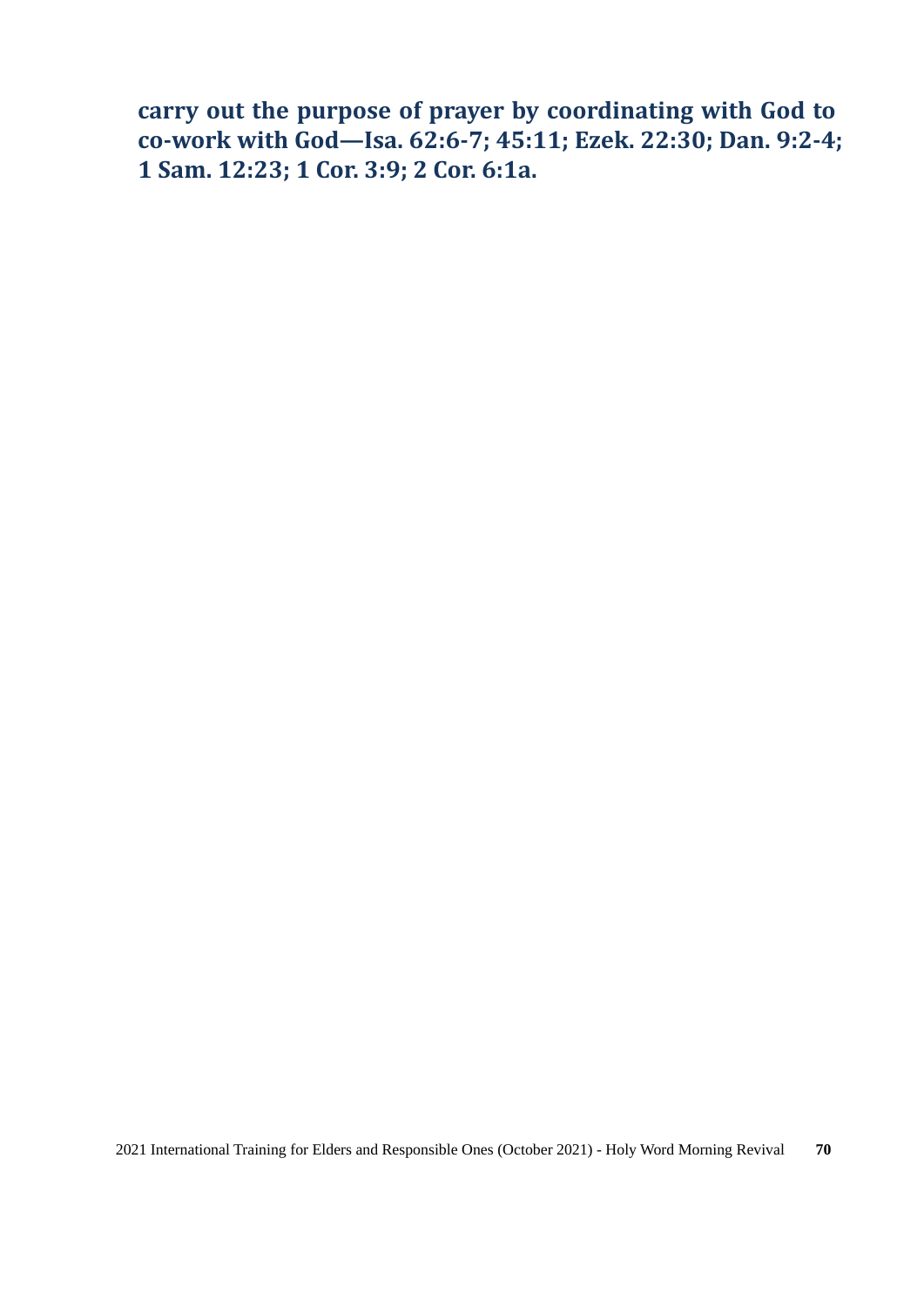### **Morning Nourishment**

Psa. 27:1 Jehovah is my light and my salvation;…Jehovah is the strength of my life…

4 One thing I have asked from Jehovah; that do I seek: to dwell in the house of Jehovah all the days of my life, to behold the beauty of Jehovah, and to inquire in His temple.

To pray is to contact God and to absorb Him in that contact. Thus, the importance of prayer does not depend on how much we say to God or on how much we cry out to Him but on how much we contact Him. The more we contact God, the more we will absorb Him, and the more we absorb Him, the more we will enjoy God and salvation.

Let me say a word here to clear up our inaccurate concepts concerning God and His salvation. Psalm 27:1 says, "Jehovah is my light and my salvation." This verse does not say that God shines on us but that He is our light, nor does it say that God saves us but that He is our salvation…. By shining on us and saving us, God is accomplishing something for us. But by being our light and our salvation, God Himself is what we need. When we have God, we have light and salvation. Without God we have neither light nor salvation. (CWWL, 1956, vol. 3, "The Meaning and Purpose of Prayer," p. 223)

### **Today's Reading**

Electricity is the electric light in a lamp, the electric heat in an iron, and the electric power in a fan. Electricity is light to meet one need, heat to meet another need, and power to meet yet another need. Similarly, light is God, salvation is God, power is God, and grace is God. Every spiritual need that we have is God Himself. God has not given us anything besides Himself. Hence, if we lose God, we lose everything; that is, we have nothing.

Those who knew God in the Old Testament age experienced Him in this way, and those in the New Testament age also experience God in this

<sup>2021</sup> International Training for Elders and Responsible Ones (October 2021) - Holy Word Morning Revival **71**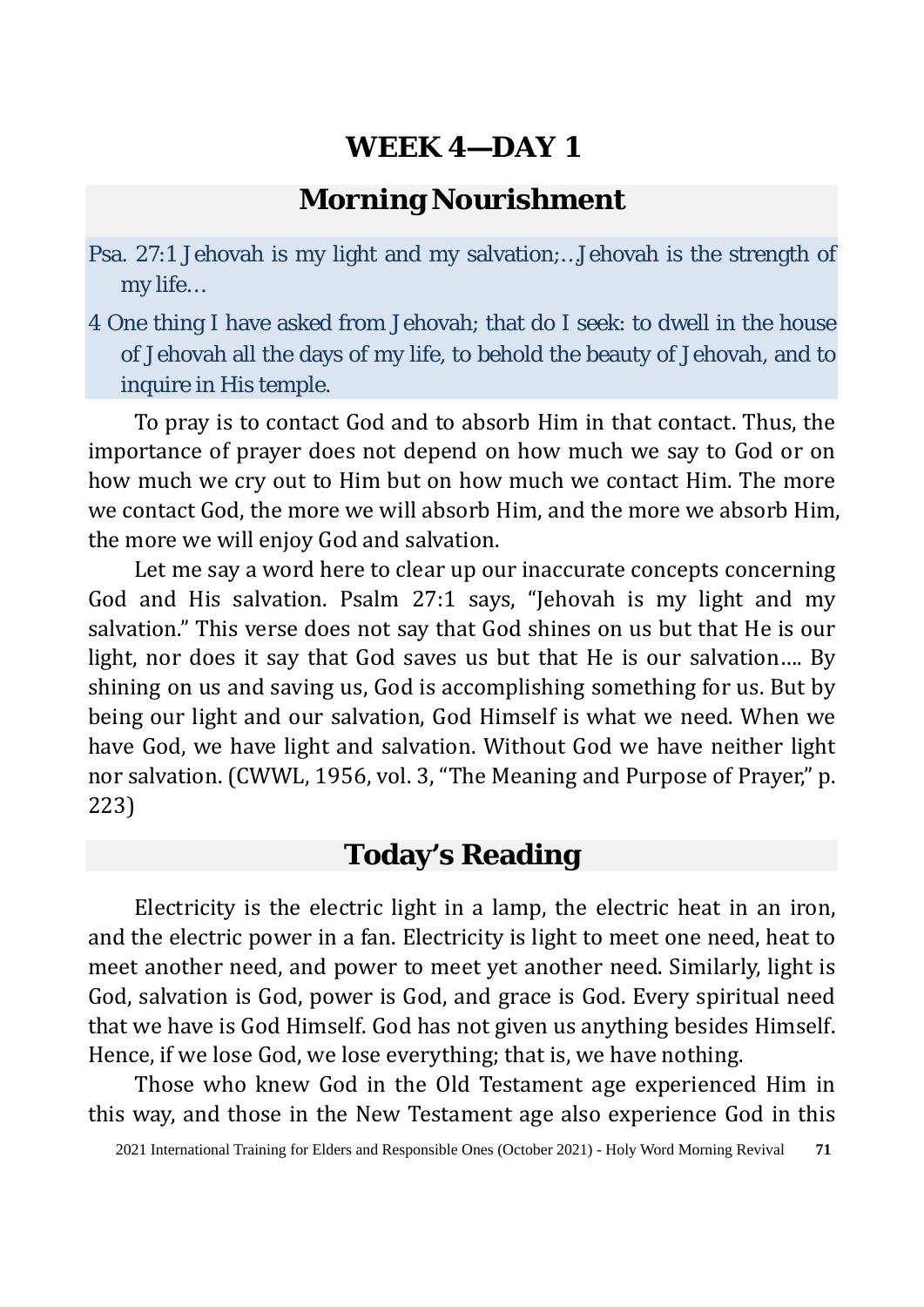way. David received revelation from his experience to see that God was his light and his salvation [Psa. 27:1]…. David was eager to contact and absorb God daily and hourly. David contacted and absorbed God by beholding Him. When he contacted God, he was enlightened within, and when he absorbed God, he received salvation within. David obtained God as his light and salvation by beholding God. This is a great key and a great secret to experiencing God.

God is Spirit; hence, our contacting and absorbing Him do not depend on our words….We may not say anything when we come to God, but our whole being, including our heart, should face God. While we look to God, we may sigh and confess that we are incompetent, weak, unable to rise, unpresentable, and thirsty and that we lack words for the gospel and are not inclined to fellowship with the saints. We should lay our inner condition before God and even tell Him that we are short in every matter. No matter what our inner condition is, we should bring it to God. There is a hymn that says, "Just as I am" (Hymns, #1048). This means that we should come to God just as we are without trying to improve or change our condition.

Many believers have the natural concept that before they can pray and draw near to God, they must wait until their condition improves or until their inner feeling is strong. This concept is not according to the meaning of prayer. To pray is to come to God just as we are….We do not need to wait for anything, change anything, or prepare anything. Even if we are weak, confused, sad, and speechless, we can still come to God.

When we pray, we should behold His glorious face and linger in His presence to worship, praise, give thanks to Him, and muse upon Him. We should think of His works and His person and not look at our condition or our environment. By looking to God, waiting on Him, and musing upon Him, we can absorb Him into us. (CWWL, 1956, vol. 3, "The Meaning and Purpose of Prayer," pp. 223-225, 227)

Further Reading: CWWL, 1956, vol. 3, "The Meaning and Purpose of Prayer," chs. 1-4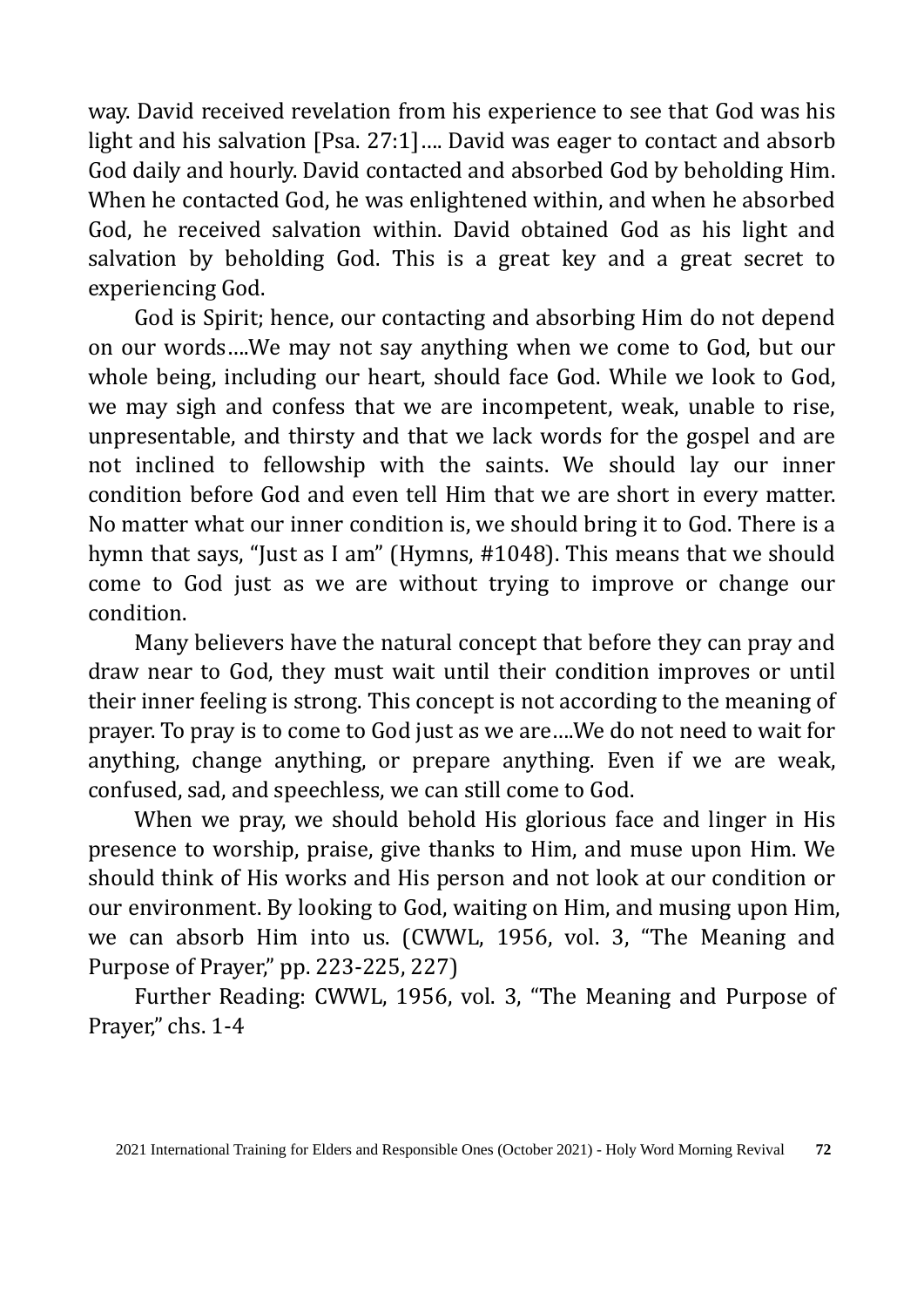### **Morning Nourishment**

- Col. 2:7 Having been rooted and being built up in Him, and being established in the faith even as you were taught, abounding in thanksgiving.
- 19 And not holding the Head, out from whom all the Body, being richly supplied and knit together by means of the joints and sinews, grows with the growth of God.

In the book of Colossians there are implications that believers are to grow like plants rooted in the soil [cf. 2:7]….This implies that, in God's eyes, we are plants. To grow in life is to grow with the growth of God. It is to grow with the increase of God. True growth is the increase of God, the addition of God. In Himself, God does not need to grow. He is eternal, perfect, and complete. However, there is the need for God to grow in us. How much of the Triune God do you have within you? Do you not need more of the increase, the addition, of God within you? We all need the increase of God. We need to grow with the growth of God; that is, we need God to increase, to grow, in us. (Life-study of Colossians, pp. 378, 380)

# **Today's Reading**

In Colossians 2:19…"holding the Head" is equal to abiding in Christ. Of course, to hold the Head implies that we are not detached, or severed, from Him. At the time Paul wrote to the Colossians, they had been somewhat detached from Christ by their culture. Culture can be a form of insulation, which keeps us from Christ. To hold the Head is to remain in Christ without any insulation between us and Him.

The words out from whom in verse 19 indicate that something is coming out from the Head to cause the Body to grow. The growth of the Body depends on what comes out of Christ as the Head, just as the growth of a plant depends on what comes into the plant from the soil. If a plant does not absorb nutrients from the soil, the plant cannot grow. Likewise, if

<sup>2021</sup> International Training for Elders and Responsible Ones (October 2021) - Holy Word Morning Revival **73**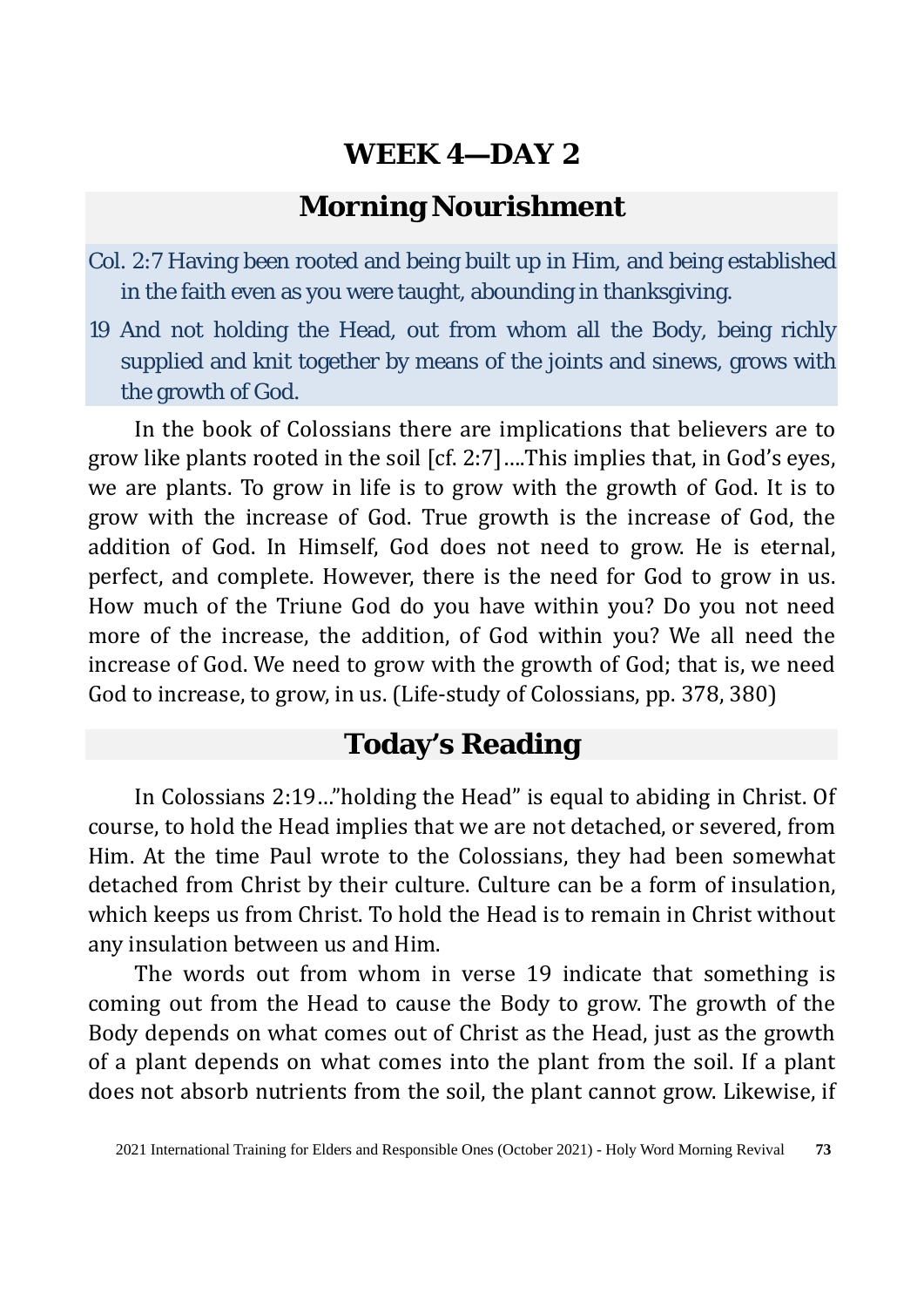we do not receive what comes out from Christ as the Head, the Body cannot grow. Holding the Head is, therefore, equal to being rooted in Christ as the soil.

Our need is to take time to absorb God. As we daily take time to eat food, we should daily take time to absorb the Lord, take time to assimilate the riches of Christ. Our contact with the Lord should not be rushed….We need to allow adequate time for prayer. This will enable us to absorb more of the riches of our God. He is real, rich, and substantial, and we need to absorb Him. Our God today is the processed, all-inclusive Spirit, and we have a spirit with which to absorb Him. Thus, we must exercise our spirit to stay in His presence to absorb Him. This takes time. Although we all have experienced absorbing the riches of God, our experience is not yet adequate. For this reason, we must spend more time to absorb Him. Do not spend so much time in your mind, emotion, and will, but spend more time in your spirit to adore the Lord, to praise Him, to offer thanks to Him, and to speak to Him freely. As you fellowship with Him in this way, you will absorb His riches, and He will add more of Himself into you. The more God is added into us, the more growth He gives to us. This is the way God gives the growth. (Life-study of Colossians, pp. 453, 456-457)

If we would spend some time to pray every day in order to absorb God, the salvation of His countenance will become the salvation of our countenance (Psa. 42:5, 11). Perhaps a sister is very sorrowful and can only sigh in grief and sorrow during the twenty minutes that she spends in God's presence. However, after twenty minutes her countenance will change, and she will become joyful. Our countenance manifests the salvation that comes forth from God's countenance. Because we spend time face to face with God, the salvation of His countenance becomes the salvation of our countenance. (CWWL, 1956, vol. 3, "The Meaning and Purpose of Prayer," p. 227)

Further Reading: Life-study of Colossians, msgs. 44, 52-53, 56-57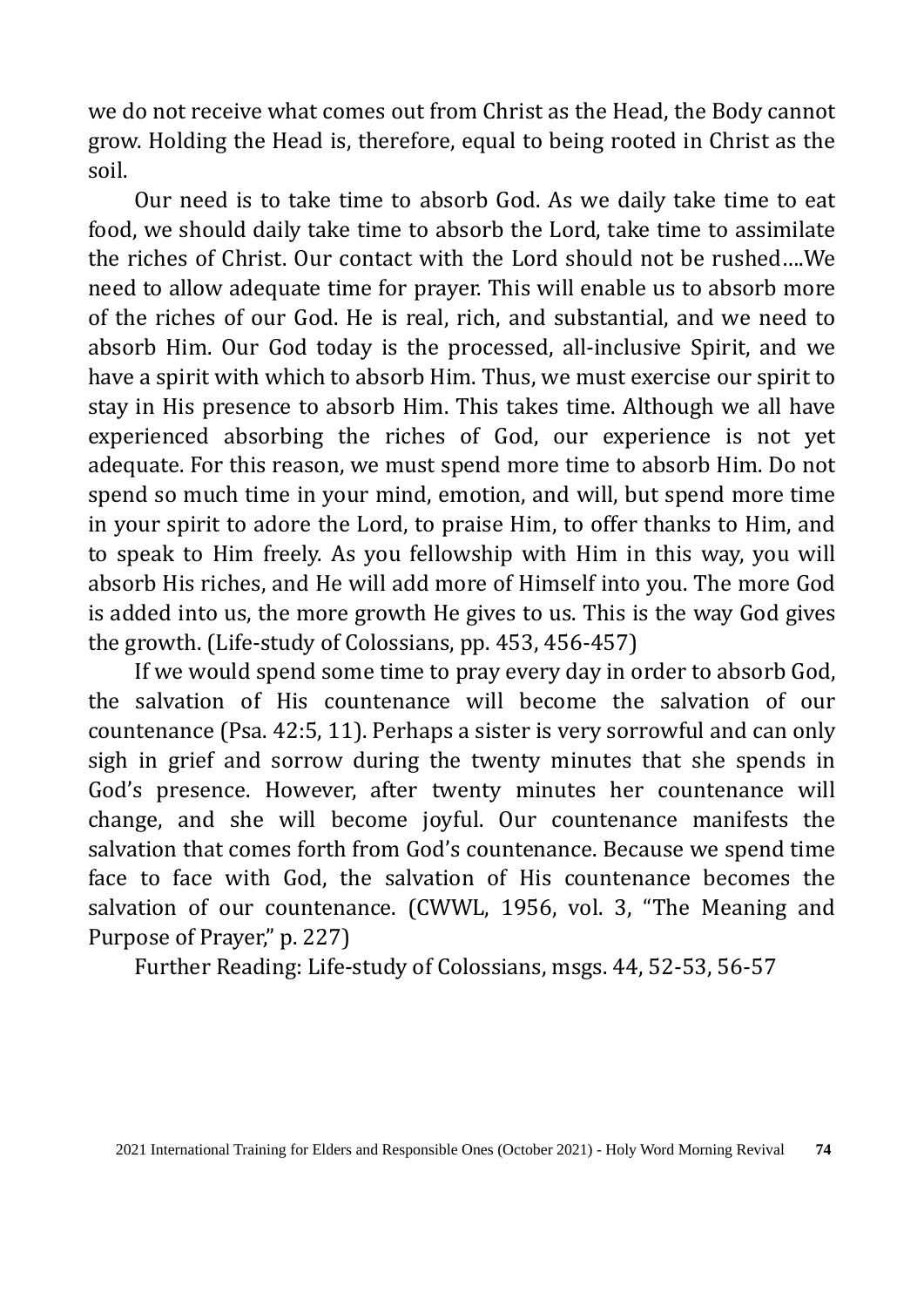### **Morning Nourishment**

Psa. 27:8 When You say, Seek My face, to You my heart says, Your face, O Jehovah, will I seek.

John 15:7 If you abide in Me and My words abide in you, ask whatever you will, and it shall be done for you.

The first meaning of prayer is to absorb God, and the second meaning is to express God. These meanings are related. To express God means to let Him speak, that is, to let God be expressed. Prayer is not our speaking or expressing ourselves. Prayer is our letting God speak and express Himself.

In the New Testament Martha had much to say. When Martha's brother, Lazarus, died and the Lord came, Martha did not let the Lord speak first. As soon as she saw the Lord, she said, "Lord, if You had been here, my brother would not have died" (John 11:21). The Lord said to her, "I am the resurrection and the life; he who believes into Me, even if he should die, shall live…. Do you believe this?" (vv. 25-26). Martha replied, "Yes, Lord; I have believed that You are the Christ, the Son of God" (v. 27). What Martha said did not correspond with what the Lord revealed to her. Because she kept speaking, the Lord's words could not get into her…. Real prayer is our coming to God and letting God speak and express Himself instead of speaking our own words and expressing ourselves. We are often like Martha in our prayer. Our only care is to express ourselves, not to let God express Himself. (CWWL, 1956, vol. 3, "The Meaning and Purpose of Prayer," pp. 227-228)

# **Today's Reading**

We should speak when we pray; however, the question is, What do we say? In our prayer we should say what God is saying within us. God speaks within us, and to pray is to repeat what He has spoken back to Him. This is the principle of Psalm 27:8…. Such prayer is according to God's speaking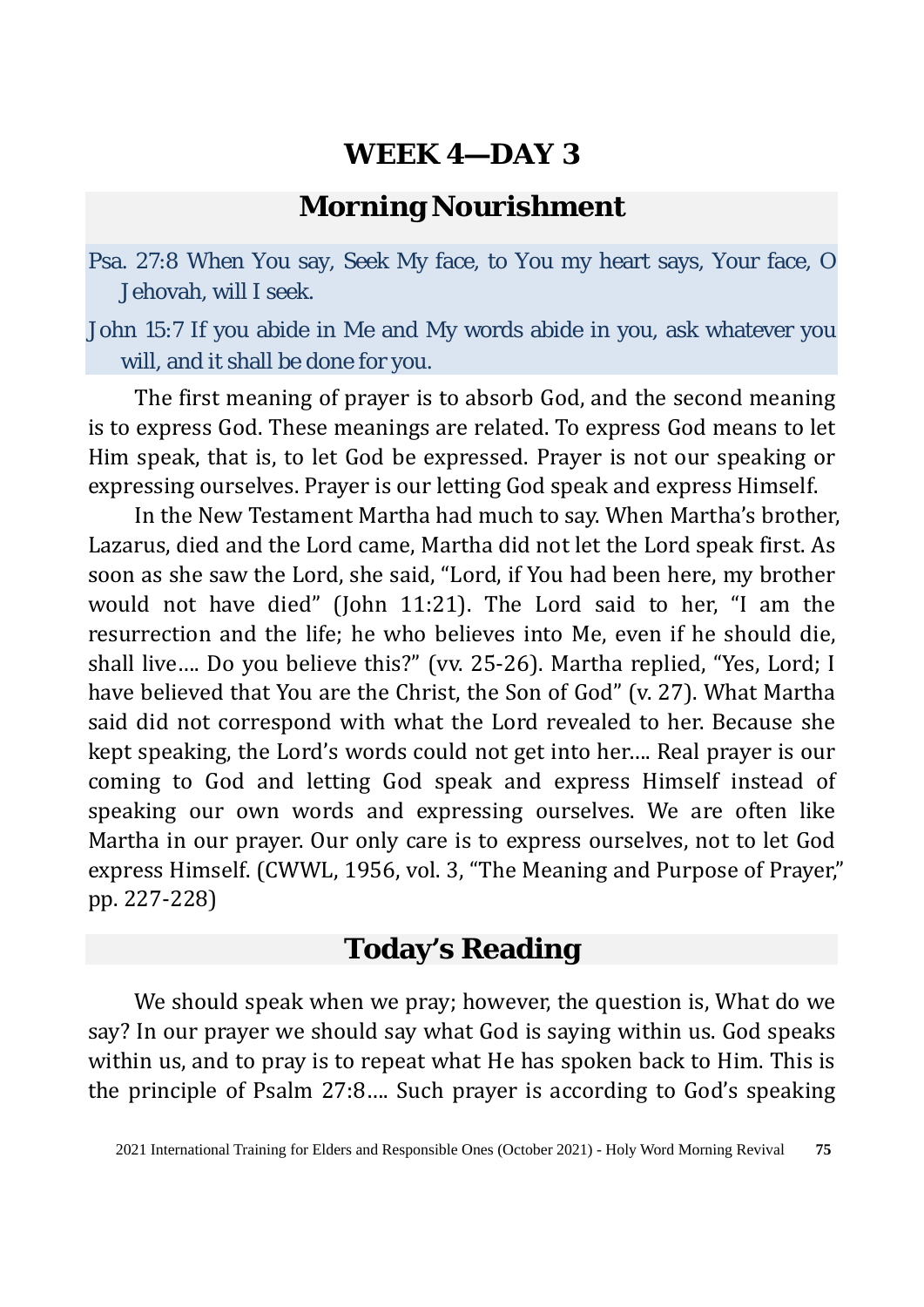within us. Therefore, the words we utter in prayer are an expression of the speaking within us. Without is man's speaking, but within is God's speaking. Once God speaks within, we speak without. Prayer is not our asking for something through speaking; it is our expressing what God has spoken within us. Hence, our prayer becomes God's expression. This is real prayer.

For example, we hear that the church needs to pray for a certain special meeting or for the revival of the church. Just as we begin to pray, we sense a word from the Lord telling us something concerning our inner condition and our situation. We should stop praying and forget about the revival of the church or the special meeting and follow the inner sense; we should speak the words that the Lord has spoken. If we sense the Lord's rebuke, saying, "You are full of the flesh," we should say, "Lord, I am full of the flesh." If we sense that the Lord is saying, "You are full of the self," we should immediately say, "Lord, I am full of the self." In Psalm 27:4 David said that he desired to behold the beauty of Jehovah and "inquire in His temple." David did not say "cry out" or "beseech" but "inquire." To inquire is to ask God.

To pray means to absorb God and to express Him. Every prayer should touch God and let Him pass through us and be expressed. When we pray in this way, we will be anointed by God and be mingled more with Him. Then we will know that God is our everything. We will also see that He is always with us and is our supply in every need.

John 15:7…presents three crucial points. First, we must abide in the Lord. To abide in the Lord is to have fellowship with the Lord. Second, the Lord's words must abide in us. When we abide in the Lord and are in constant fellowship with Him, He speaks within us. Third, we ask the Lord according to our heart's desire. Such asking, or praying, comes from the Lord's speaking within us. If we are in fellowship with the Lord, He will speak within us. When the Lord speaks, we have the words with which to ask Him, that is, to pray to Him. (CWWL, 1956, vol. 3, "The Meaning and Purpose of Prayer," pp. 228-231)

Further Reading: Life-study of Ephesians, msg. 95; Come Forward to the Throne of Grace (booklet)

<sup>2021</sup> International Training for Elders and Responsible Ones (October 2021) - Holy Word Morning Revival **76**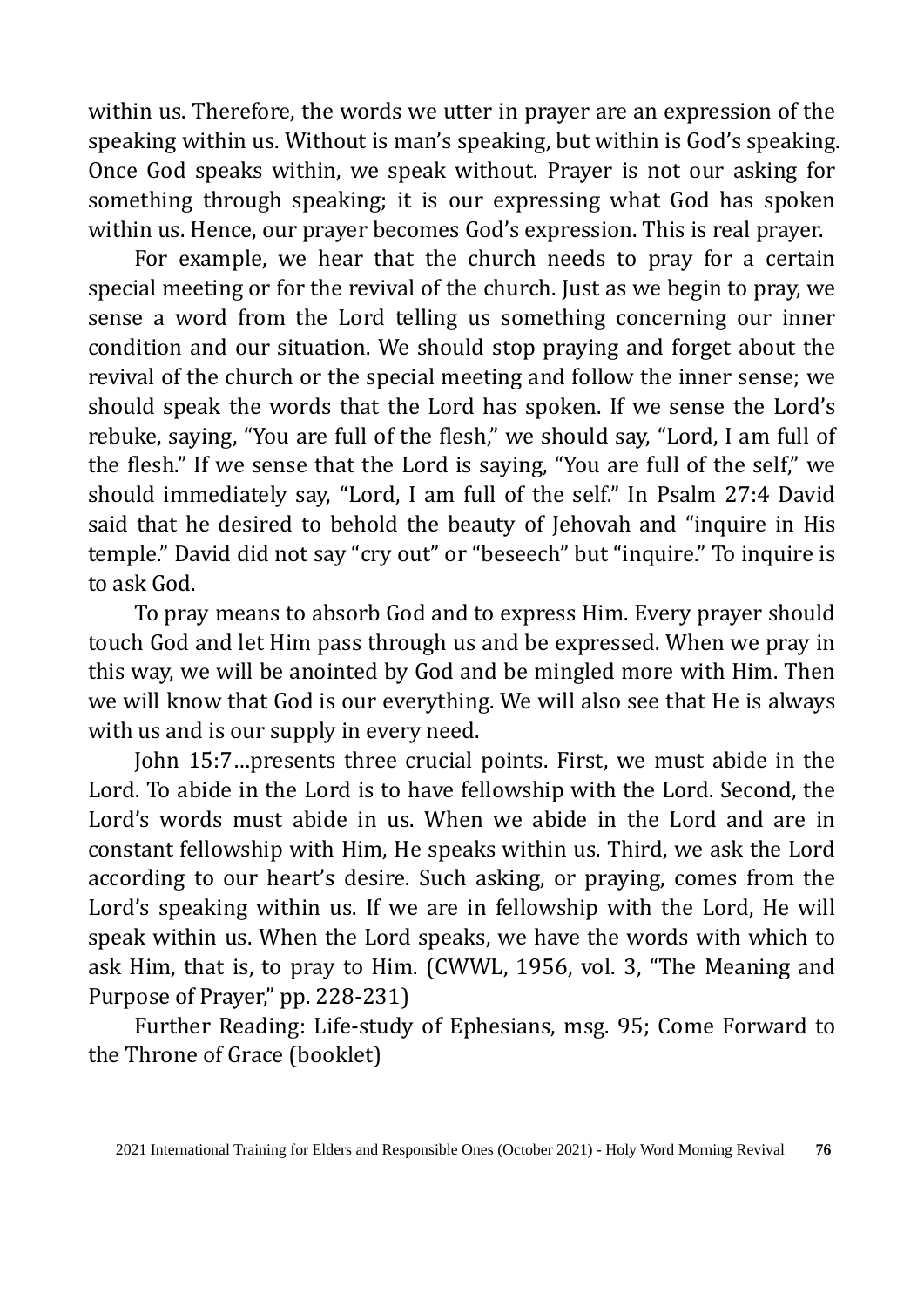### **Morning Nourishment**

Acts 22:10 And I said, What shall I do, Lord? And the Lord said to me, Rise up and go into Damascus, and there it will be told to you concerning all the things which have been appointed to you to do.

John 6:27 Work not for the food which perishes, but for the food which abides unto eternal life, which the Son of Man will give you…

After we are saved, the most important thing is for us to contact God…. If we do not know how to contact God and lack fellowship with Him, we cannot be proper Christians, no matter how much we try.

There are many cases in the Gospel of John that show how we should contact the Lord…. If we truly want to contact the Lord, we need to see some principles in contacting Him in these cases. (CWWL, 1956, vol. 3, "The Meaning and Purpose of Prayer," pp. 251-252)

## **Today's Reading**

In the first case the Lord changed water into wine….The major principle in the first case is that we must not direct the Lord when we contact Him. All authority must be in His hands. Hence, both the timing and the way we do things must be determined and directed by Him, not by us. We cannot say, "Lord, do this," or "Lord, do that." If we say this, the Lord might say, "What do I have in this that concerns you?" (John 2:4)…. This does not mean that the Lord does not want any contact with us or that He is not bearing responsibility for our matters. The Lord entered into us in order to contact us and to be responsible for our affairs, just as He was at the wedding in Cana.

The Samaritan woman's contact with the Lord in chapter 4 illustrates a second principle. Here the Samaritan woman realized that she was thirsty and that the Lord had living water. Hence, she asked the Lord for living water. However, the Lord did not give her this living water immediately;

<sup>2021</sup> International Training for Elders and Responsible Ones (October 2021) - Holy Word Morning Revival **77**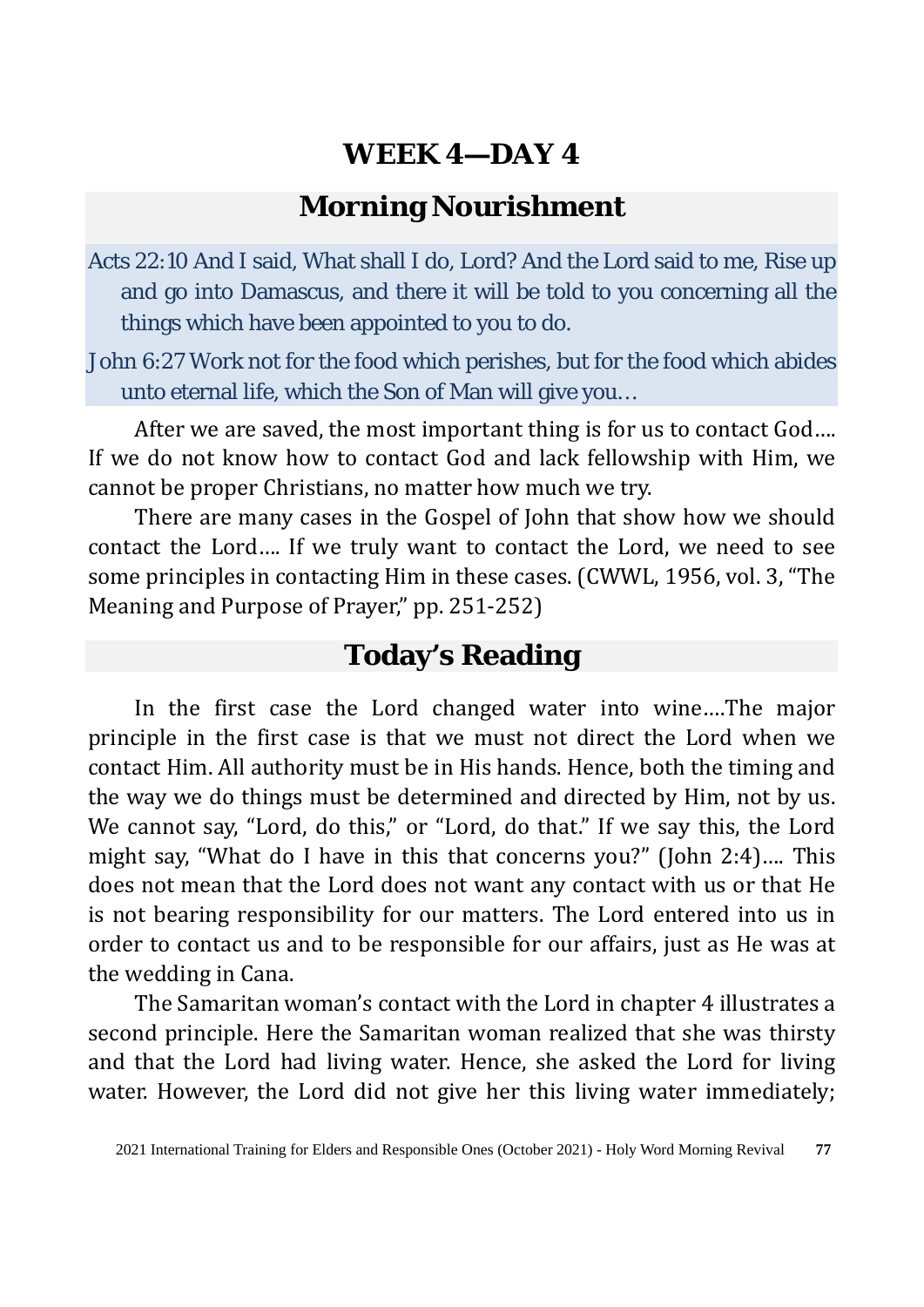instead, He asked her a question…. By asking about her husband [vv. 15-16], the Lord touched her sinful life; her sins were related to her husband….The Lord seemed to say, "Do you want living water? You should hand your sins over. Do you want to be satisfied? You should give heed to your sins."

Knowing that the Lord can supply our need, we…go to the Lord and discover a need. When we see a need, we ask the Lord to meet that need. However, while we are asking, the Lord shows us our stains, faults, and failures; that is, He shows us matters that need to be dealt with. We need to confess the things that He points out, the "husband" He asks us to bring, so that we can receive His supply.

A third principle is seen in the case of the feeding of the five thousand in chapter 6. A great crowd contacted the Lord, and He performed a miracle in order to feed them. When the crowd returned the next day to be filled, the Lord said, "Work not for the food which perishes, but for the food which abides unto eternal life" (v. 27). The Lord was teaching the crowd to seek the food that abides unto eternal life instead of physical food. This is another principle: the Lord does not want us to seek or to put our hope in physical things when we contact Him in prayer.

Some brothers spend half an hour in the morning praying for physical things. Likewise, some sisters pray for the physical affairs of their spouse and children. The Lord may initially feed and care for those who draw near to Him in prayer in this way, but the Lord will eventually regard such a person as one who comes only to eat and be filled….The Lord does not want us to always mention physical things when we contact Him; He already knows about these things. When we contact Him, we should focus on spiritual things, the things of life. This is to seek first His kingdom and His righteousness. If we would focus on these things, the Lord will add the physical things to us (Matt. 6:31-33). (CWWL, 1956, vol. 3, "The Meaning and Purpose of Prayer," pp. 252, 254-256)

Further Reading: CWWL, 1953, vol. 1, "Knowing Life and the Church," ch. 16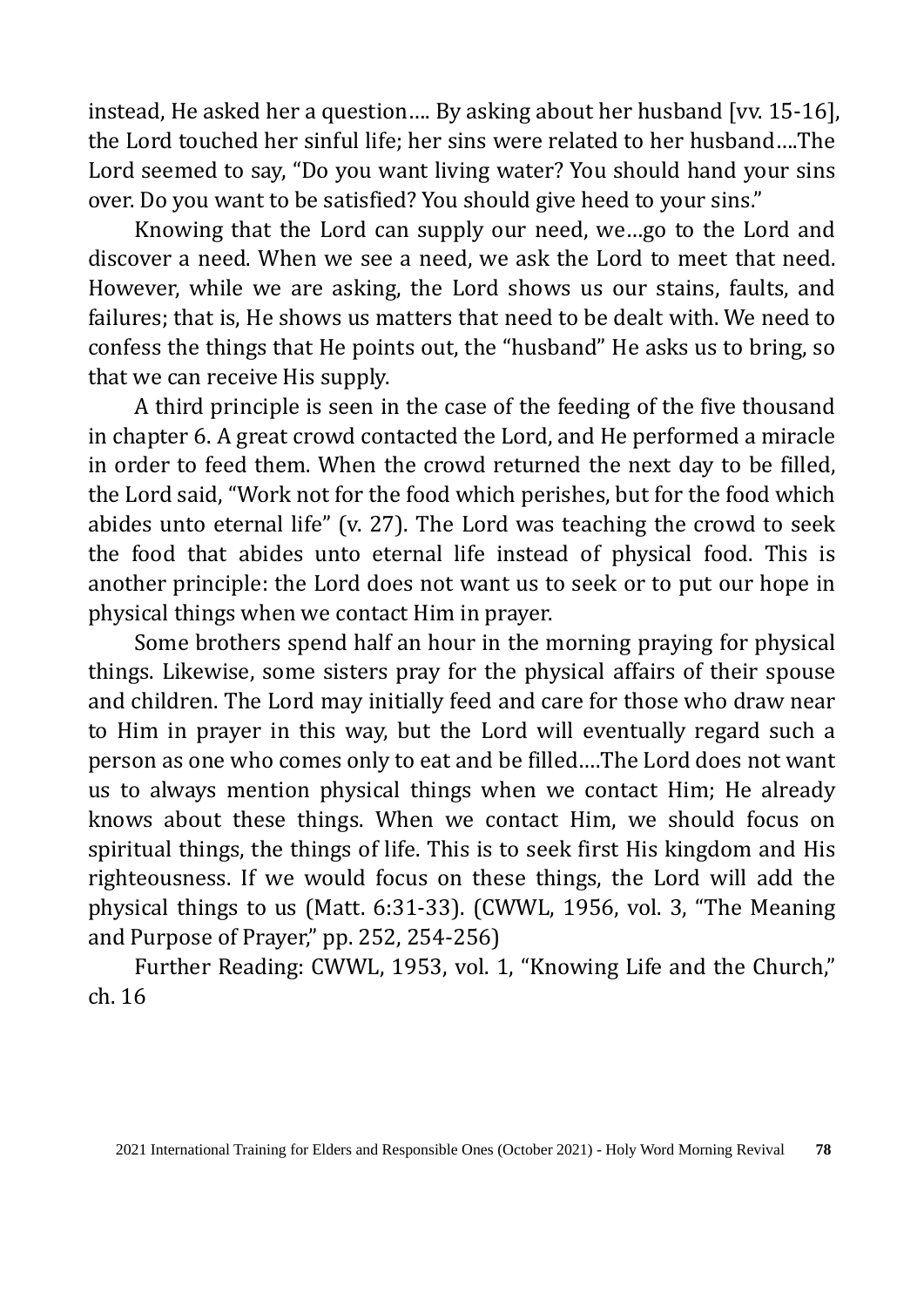# **Morning Nourishment**

- 2 Cor. 1:8-9 …We were excessively burdened, beyond our power, so that we despaired even of living. Indeed we ourselves had the response of death in ourselves, that we should not base our confidence on ourselves but on God, who raises the dead.
- Isa. 49:15 Can a woman forget her nursing child, that she would not have compassion on the son of her womb? Even though they may forget, yet I will not forget you.

John 11 presents another principle: the Lord does not heal man; He resurrects man. Healing involves helping man's weaknesses…. Instead of immediately healing Lazarus, the Lord waited for Lazarus to die in order to raise him, because the Lord only wants to raise man. Resurrection involves waiting until man comes to an end in order to give him a new beginning….The Lord must wait until we are hopelessly weak, until we are an utter failure, and until we are completely dead before He can manifest His resurrection power in us.

Thus, we should let go of our weaknesses and failures when we draw near to the Lord. The Lord already knows our weaknesses and failures…. If He allows us to be defeated, even our imploring Him will not make us strong. Hence, we need to learn the lesson of dropping our problems when we pray. When we are truly hopeless and at an end, the Lord will come. This is resurrection, and this is salvation. (CWWL, 1956, vol. 3, "The Meaning and Purpose of Prayer," p. 260)

# **Today's Reading**

In John 13 the Lord washed His disciples' feet. The principle involved in this case is that we need to let Him do what He wills in us when we draw near to Him. We should not be like Peter, who humbly said, "You shall by no means wash my feet forever." Then, when the Lord said, "Unless I wash you,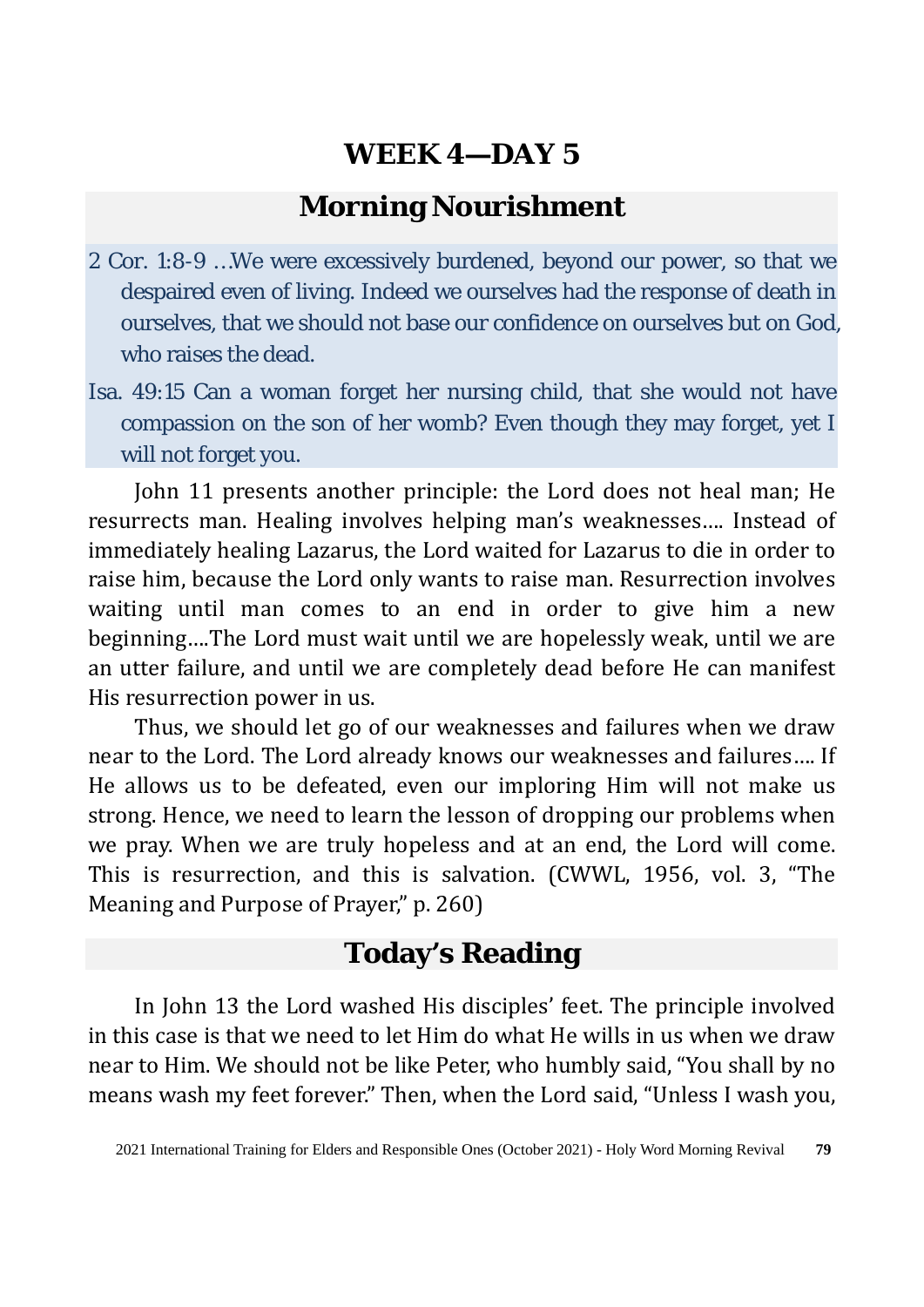you have no part with Me," Peter said, "Lord, not my feet only, but also my hands and my head" (vv. 8-9). This is our condition. The Lord wants to work in us, but we initially will not let Him. Later, when we are willing, we want Him to do more than He intends. These are our human opinions.

In chapter 21 the Lord manifested Himself to His disciples. This case shows that the Lord will draw near to us even when we fall into the world, that is, when we are at our weakest point and forget to draw near to Him.

Peter… had not only gone back to the world but also had taken other disciples with him. After he had said, "I am going fishing," some of the disciples said, "We also are coming with you" (v. 3). This can be compared to a brother saying, "I am going to love the world," and other brothers saying, "We also are coming with you." The disciples went as a group to love the world; they fell into the world together. The Lord, however, did not abandon them. He continued to look after them. He let them catch fish, and He also fed them with fish and bread that He had prepared. After they ate, the Lord asked Peter, "Simon, son of John, do you love Me more than these?" (v. 15). With these words the Lord let His disciples know that He was not disappointed in them; He wanted them to continue to follow Him and to serve Him.

Concerning contacting the Lord, we are all failures. Peter went fishing, and we also "go fishing" like him. We fail, but the Lord never fails. When we draw near to Him, He contacts us, and even when we do not draw near to Him, He still comes to contact us. We are unreliable. We may contact the Lord today but not tomorrow, or we may contact Him this month but not next month. No matter what our condition is, the Lord remains the same. No matter how we change, the Lord never changes. Hence, in our contacting the Lord, we must realize that the Lord never changes, no matter how much we may change. This is a principle. (CWWL, 1956, vol. 3, "The Meaning and Purpose of Prayer," pp. 260-262)

Further Reading: CWWL, 1961-1962, vol. 3, "Fellowshipping with the Lord for the Mingling of God with Man," ch. 1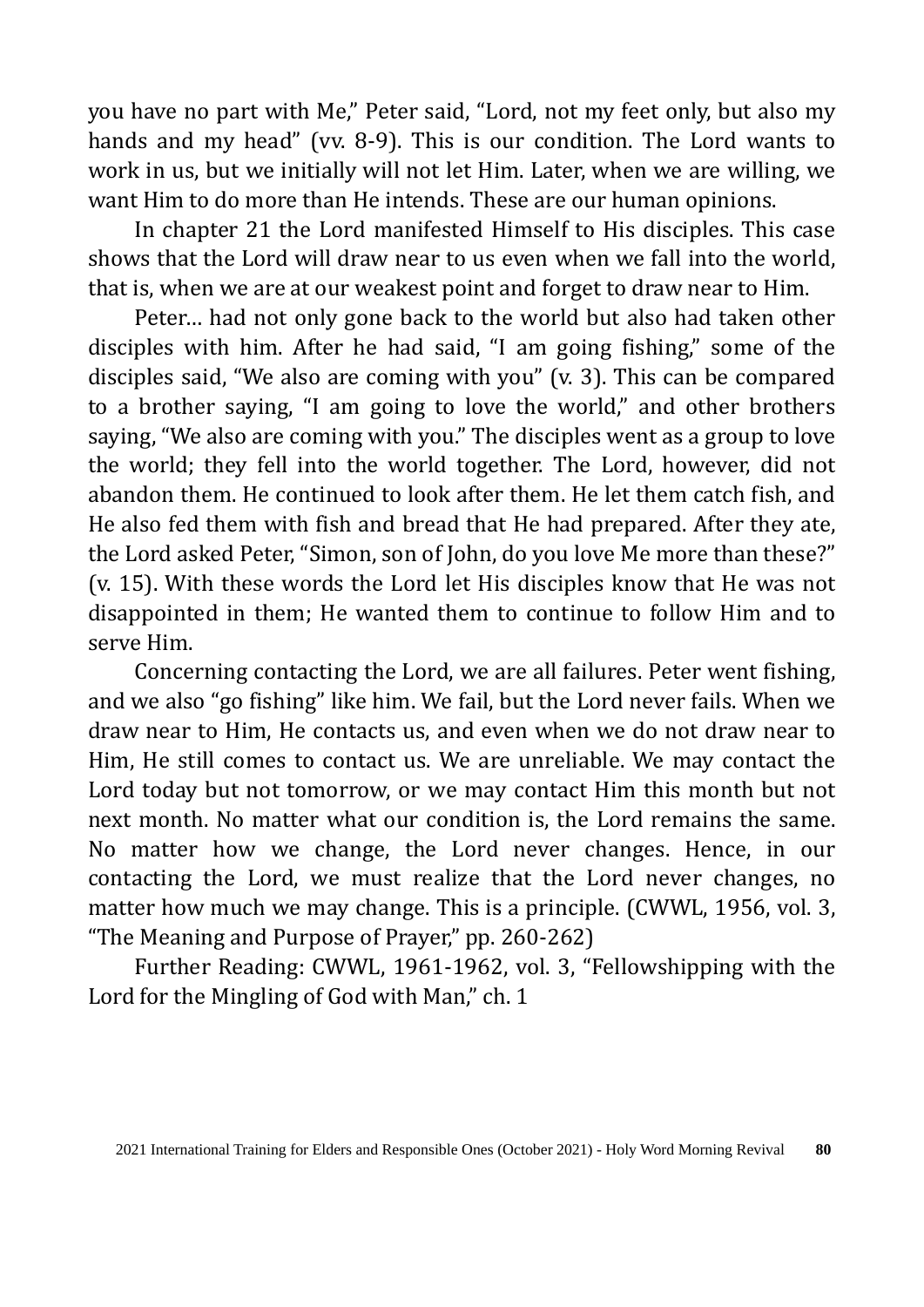### **Morning Nourishment**

James 2:23 …"Abraham believed God…"; and he was called the friend of God.

Gen. 18:14 Is anything too marvelous for Jehovah? At the appointed time I will return to you, according to the time of life, and Sarah shall have a son.

17 And Jehovah said, Shall I hide from Abraham what I am about to do?

When we pray by inquiring, we do not make our desire known to God; instead, God's desire is made known to us. When the responsible brother senses God's purpose concerning the young saints, he should inquire further, "Lord, do You want me to fellowship with them?" This is the anointing within him. It seems as if it is the brother who is inquiring, but it is God who is working in him….Good prayers are inquiring prayers because they honor God.

David knew how to pray. He often inquired of Jehovah (1 Sam. 30:8; 2 Sam. 5:19, 23; Psa. 27:4). The best prayer is to inquire of the Lord step by step, according to the sense within. By inquiring in this way, we can easily receive God's leading, and we can work according to the leading. (CWWL, 1961-1962, vol. 3, "Fellowshipping with the Lord for the Mingling of God with Man," p. 344)

## **Today's Reading**

In Genesis 18 God wanted Abraham to pray to Him, so He came to be Abraham's friend. God did not lift Abraham up to the heavenly sanctuary of glory; instead, He humbled Himself and went to the lowly tent in which Abraham dwelt. God did not flaunt His prestige, majesty, or power….God came to Abraham as an ordinary visitor….This situation was altogether like that of a person visiting in a friend's home. (CWWL, 1956, vol. 3, "The Meaning and Purpose of Prayer," p. 232)

As Abraham was enjoying such sweet fellowship with God, he received revelation from Him regarding the birth of Isaac and the destruction of

<sup>2021</sup> International Training for Elders and Responsible Ones (October 2021) - Holy Word Morning Revival **81**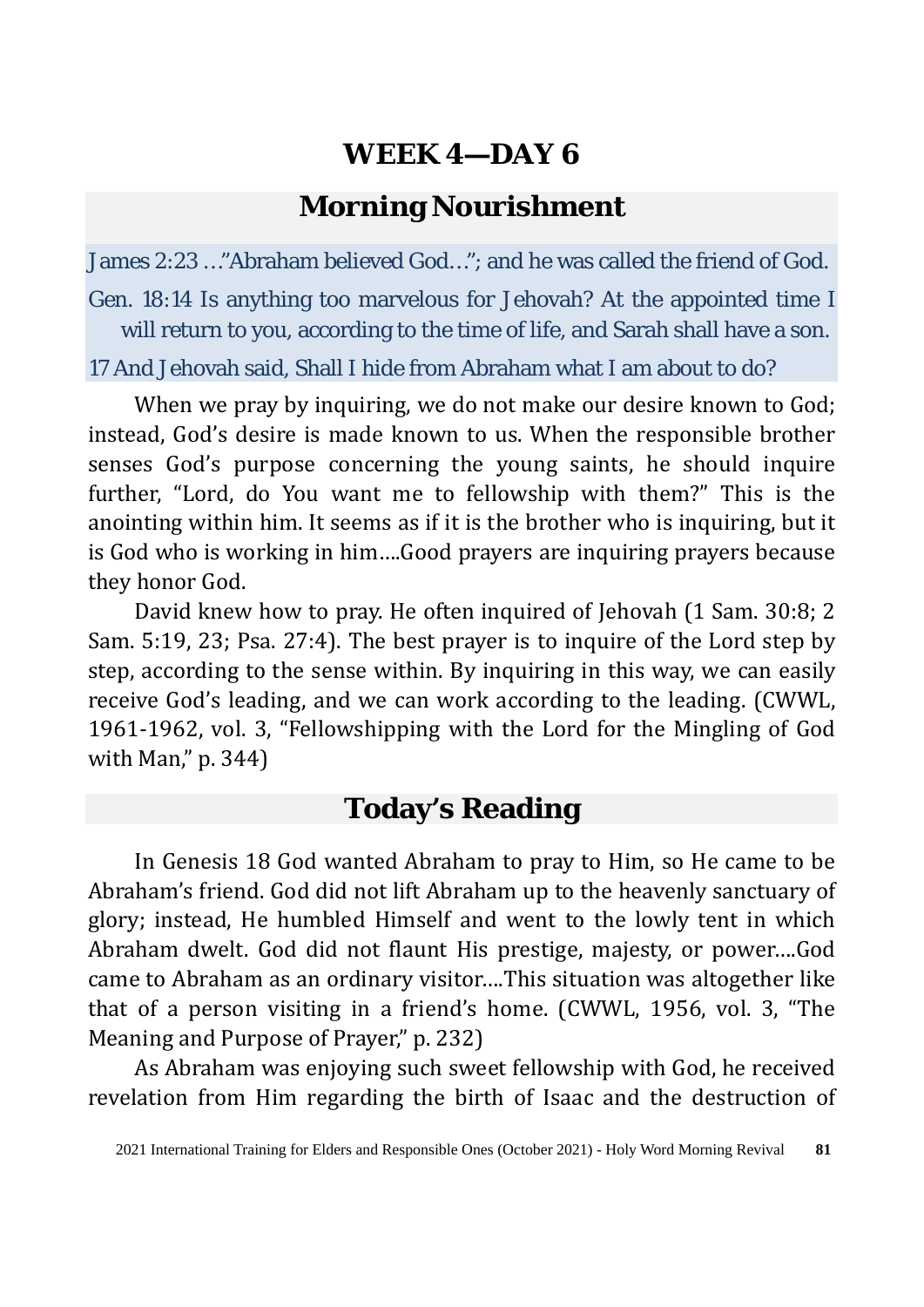Sodom….The birth of Isaac is related to Christ, and the destruction of Sodom is related to God's judgment upon sin….Christ must come in and sin must go out…. [God] intends to produce Christ and to destroy the "Sodom" in our home life, work life, and even in our Christian and church life…. Positively we see more of Christ and say, "I have seen something new of Christ. How I hate that I have not lived more by Him." This is the revelation regarding the birth of Isaac, the revelation that Christ will be brought forth in your life. But negatively we see our sins and say, "O Lord, forgive me. There is still so much selfishness, hatred, and jealousy in me. I have so many failures, shortcomings, and even sinful things. Lord, I judge these things and want them destroyed."

In Genesis 18:14 the Lord said, "Is anything too marvelous [or, wonderful] for Jehovah?"… Every experience of Christ is marvelous in our eyes; it is a wonderful doing of the Lord. How could Sarah have brought forth Isaac? It was humanly impossible. If that had happened to us, it would have been a wonderful and marvelous thing in our eyes. Christian experiences are always like this because the Christian life is a life of impossibilities. How marvelous it is that all the impossibilities become possibilities with Christ! We can do what other people cannot do and we can be what others cannot be because Christ is marvelous and wonderful in our experience of Him.

God came to Abraham because He was seeking an intercessor. On His throne in heaven, God had decided to execute His judgment on the wicked city of Sodom. But God would never forget that one of His people, Lot, was in that city. Lot did not even realize that he had to be rescued from Sodom. What could God do? He had to find someone to intercede for Lot….God came to Abraham for the purpose of finding an intercessor…. God has His divine principles. One of them is that without intercession He cannot save anyone. The salvation of every Christian has been accomplished through intercession. (Life-study of Genesis, pp. 673, 675, 678)

Further Reading: Life-study of Genesis, msgs. 50-51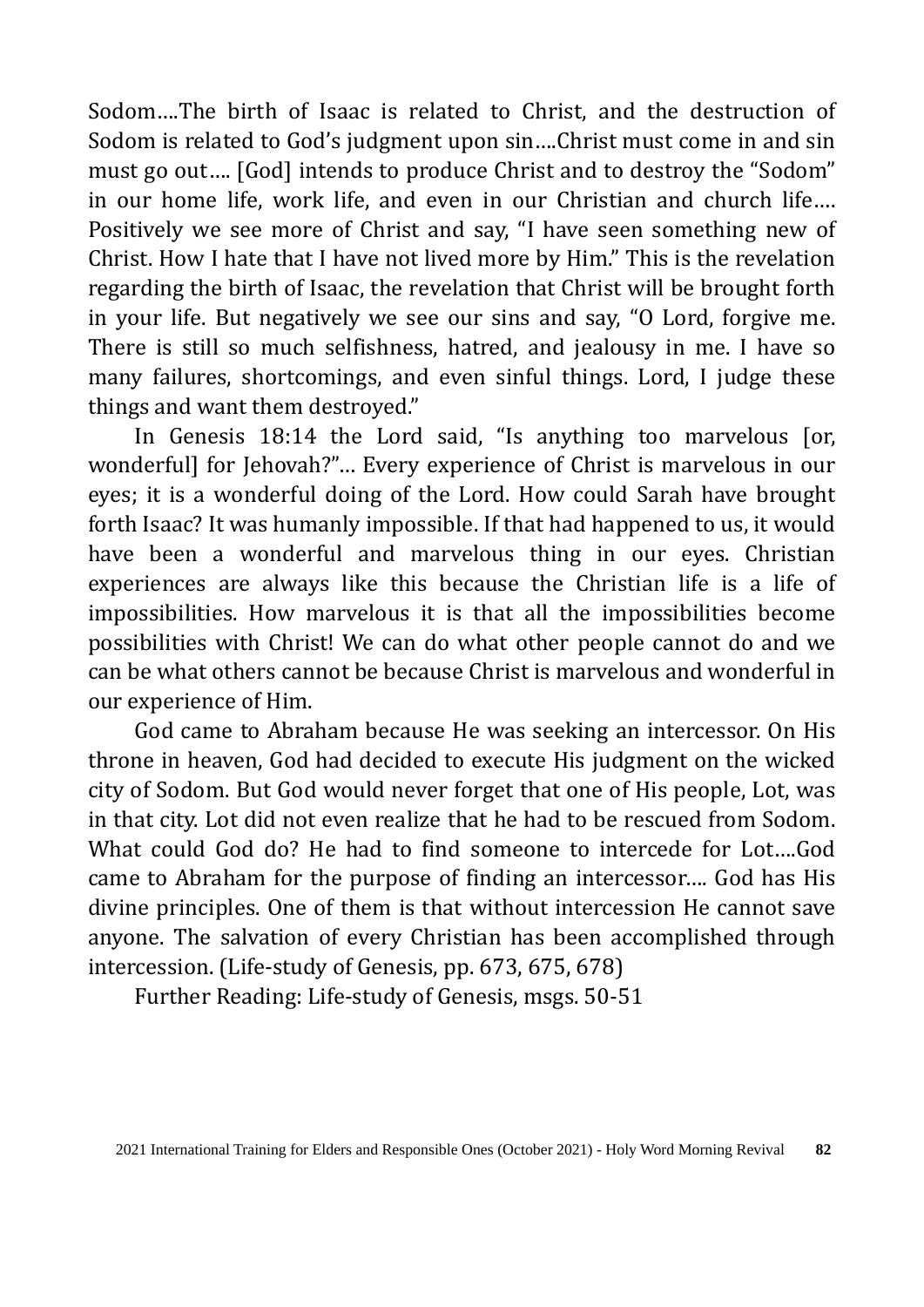# **‹‹ WEEK 4 — HYMN ››**

# **Hymns, #784 Pray to fellowship with Jesus**

Prayer — Fellowship with the Lord

- 1 Pray to fellowship with Jesus, In the spirit seek His face; Ask and listen in His presence, Waiting in the secret place. (Chorus) Pray to fellowship with Jesus, In the spirit seek His face; Ask and listen in His presence, Waiting in the secret place.
- 2 Pray to fellowship with Jesus, Fully opened from within, With thy face unveiled, beholding, Single, pure, and genuine.
- 3 Pray to fellowship with Jesus, Seeking Him in confidence; Learn to touch Him as the Spirit, Looking up in reverence.
- 4 Pray to fellowship with Jesus, Speaking nothing in pretense; Ask according to the spirit, Praying by the inner sense.
- 5 Pray to fellowship with Jesus, List'ning earnestly to Him; Be impressed with His intentions, Yielding to Him from within.
- 6 Pray to fellowship with Jesus, Bathing in His countenance; Saturated with His beauty, Radiate His excellence.